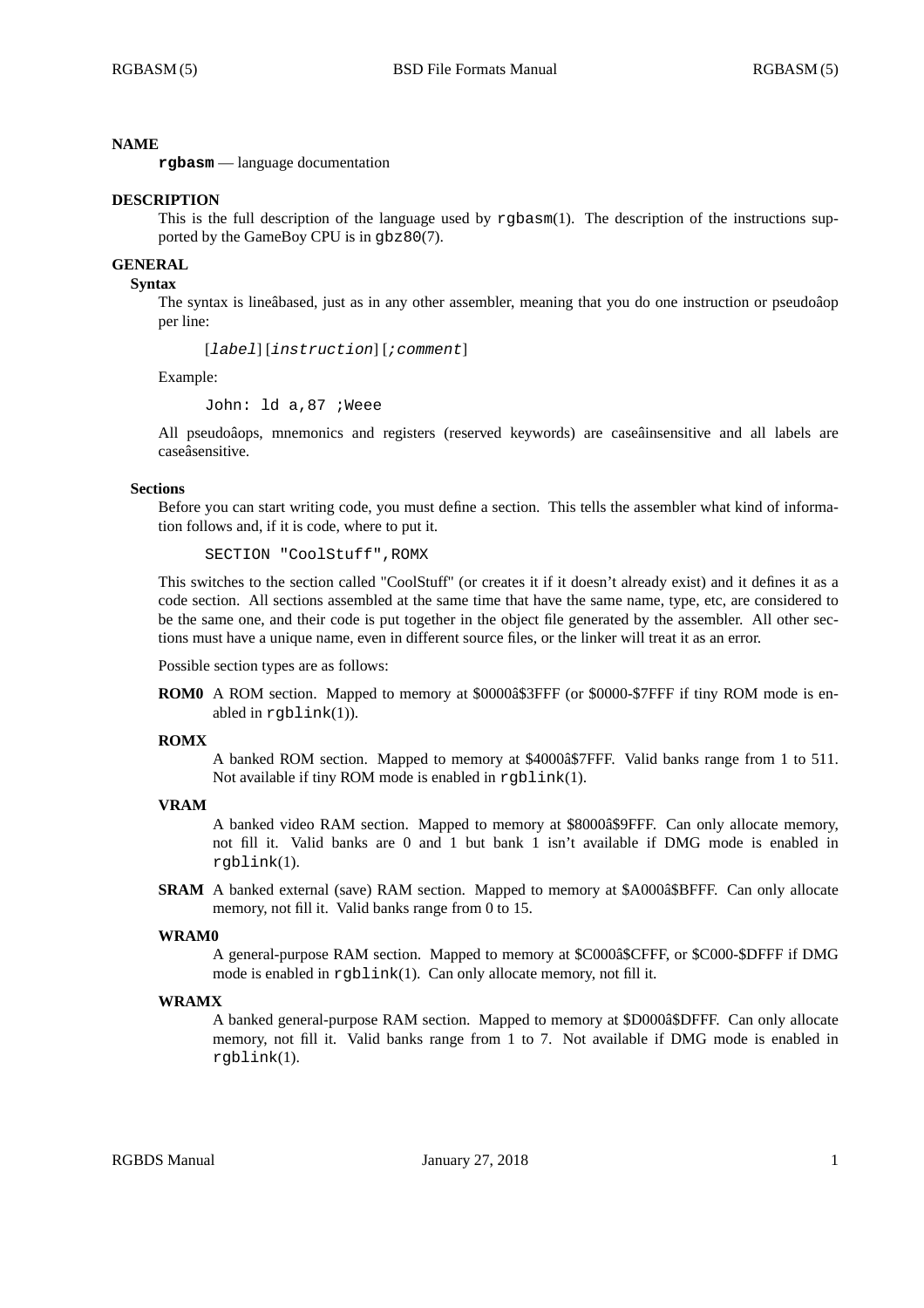**OAM** An object attributes RAM section. Mapped to memory at \$FE00-\$FE9F. Can only allocate memory, not fill it.

#### **HRAM**

A high RAM section. Mapped to memory at \$FF80â\$FFFE. Can only allocate memory, not fill it.

NOTE: If you use this method of allocating HRAM the assembler will NOT choose the short addressing mode in the LD instructions **LD [\$FF00+n8],A** and **LD A,[\$FF00+n8]** because the actual address calculation is done by the linker. If you find this undesirable you can use **RSSET** / **RB** / **RW** instead or use the **LDH [\$FF00+n8],A** and **LDH A,[\$FF00+n8]** syntax instead. This forces the assembler to emit the correct instruction and the linker to check if the value is in the correct range.

A section is usually defined as a floating one, but the code can restrict where the linker can place it.

If a section is defined with no indications, it is a floating section. The linker will decide where to place it in the final binary and it has no obligation to follow any specific rules. The following example defines a section that can be placed anywhere in any ROMX bank:

SECTION "CoolStuff",ROMX

If it is needed, the following syntax can be used to fix the base address of the section:

SECTION "CoolStuff",ROMX[\$4567]

It won't, however, fix the bank number, which is left to the linker. If you also want to specify the bank you can do:

```
SECTION "CoolStuff",ROMX[$4567],BANK[3]
```
And if you only want to force the section into a certain bank, and not it's position within the bank, that's also possible:

```
SECTION "CoolStuff", ROMX, BANK[7]
```
In addition, you can specify byte alignment for a section. This ensures that the section starts at a memory address where the given number of least-significant bits are 0. This can be used along with **BANK**, if desired. However, if an alignment is specified, the base address must be left unassigned. This can be useful when using DMA to copy data or when it is needed to align the start of an array to 256 bytes to optimize the code that accesses it.

```
SECTION "OAM Data",WRAM0,ALIGN[8]; align to 256 bytes
SECTION "VRAM Data",ROMX,BANK[2],ALIGN[4]; align to 16 bytes
```
HINT: If you think this is a lot of typing for doing a simple **ORG** type thing you can quite easily write an intelligent macro (called **ORG** for example) that uses **@** for the section name and determines correct section type etc as arguments for **SECTION**.

**POPS** and **PUSHS** provide the interface to the section stack. **PUSHS** will push the current section context on the section stack. **POPS** can then later be used to restore it. Useful for defining sections in included files when you don't want to destroy the section context for the program that included your file. The number of entries in the stack is limited only by the amount of memory in your machine.

Sections can also be placed by using a linkerscript file. The format is described in rgblink(5). They allow the user to place floating sections in the desired bank in the order specified in the script. This is useful if the sections can't be placed at an address manually because the size may change, but they have to be together.

# **SYMBOLS**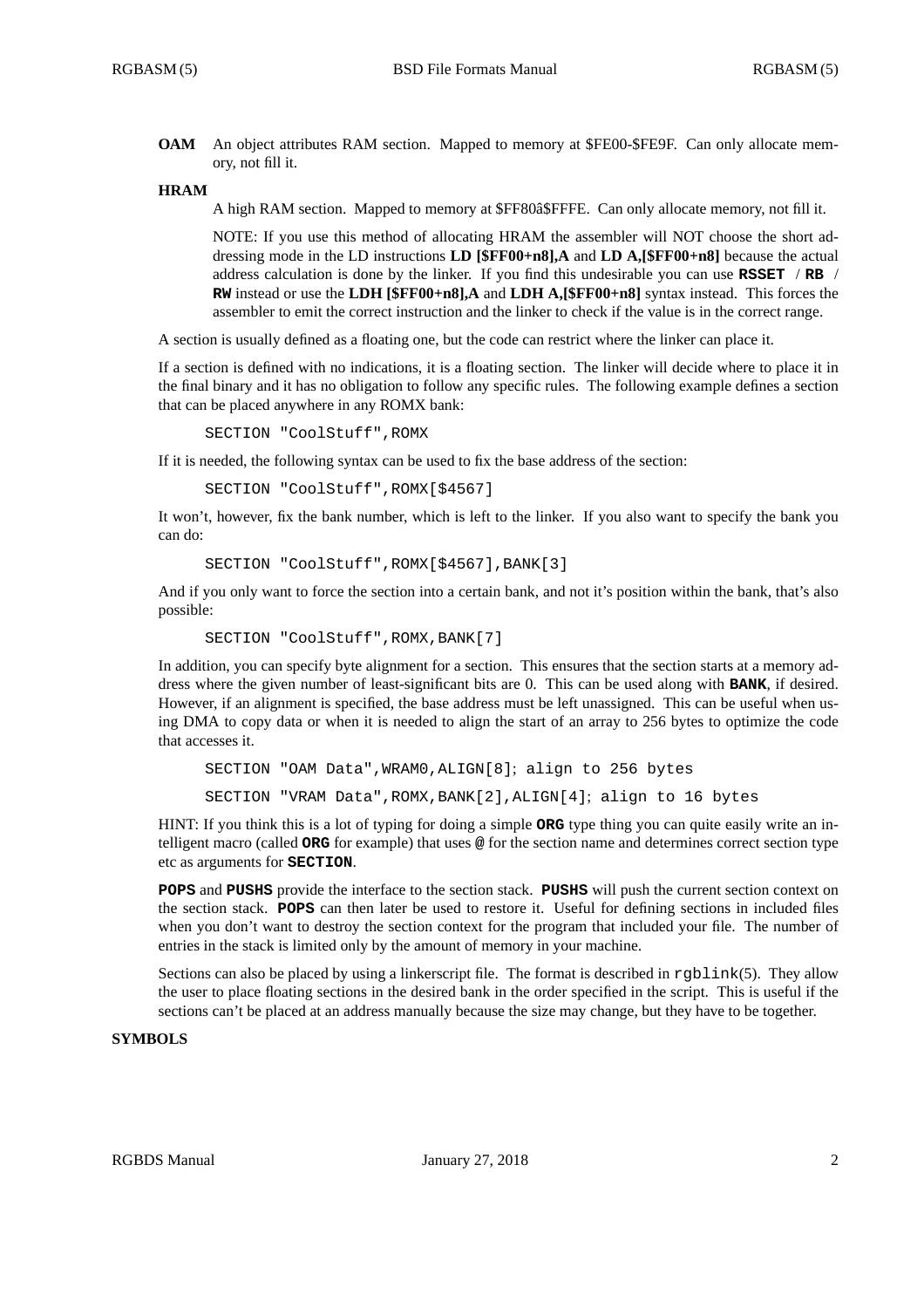## **Symbols**

RGBDS supports several types of symbols:

Label Used to assign a memory location with a name

**EQUate** Give a constant a name.

**SET** Almost the same as EQUate, but you can change the value of a SET during assembling.

**Structure** ( **the RS group**) Define a structure easily.

- **String equate** (**EQUS**) Give a frequently used string a name. Can also be used as a mini-macro, like #define in C.
- **MACRO** A block of code or pseudo instructions that you invoke like any other mnemonic. You can give them arguments too.

A symbol cannot have the same name as a reserved keyword.

#### **Label**

One of the assembler's main tasks is to keep track of addresses for you so you don't have to remember obscure numbers but can make do with a meaningful name, a label.

This can be done in a number of ways:

```
GlobalLabel
AnotherGlobal:
.locallabel
.yet_a_local:
AnotherGlobal.with_another_local:
ThisWillBeExported:: ;note the two colons
ThisWillBeExported.too::
```
In the line where a label is defined there musn't be any whitespace before it. Local labels are only accessible within the scope they are defined. A scope starts after a global label and ends at the next global label. Declaring a label (global or local) with :: does an EXPORT at the same time. Local labels can be declared as scope.local or simply as as .local. If the former notation is used, the scope must be the actual current scope.

Labels will normally change their value during the link process and are thus not constant. The exception is the case in which the base address of a section is fixed, so the address of the label is known at assembly time.

The subtraction of two labels is only constant (known at assembly time) if they are two local labels that belong to the same scope, or they are two global labels that belong to sections with fixed base addresses.

## **EQU**

EQUates are constant symbols. They can, for example, be used for things such as bit-definitions of hardware registers.

EXIT\_OK EQU \$00 EXIT FAILURE EQU \$01

Note that a colon (:) following the label-name is not allowed. EQUates cannot be exported and imported. They don't change their value during the link process.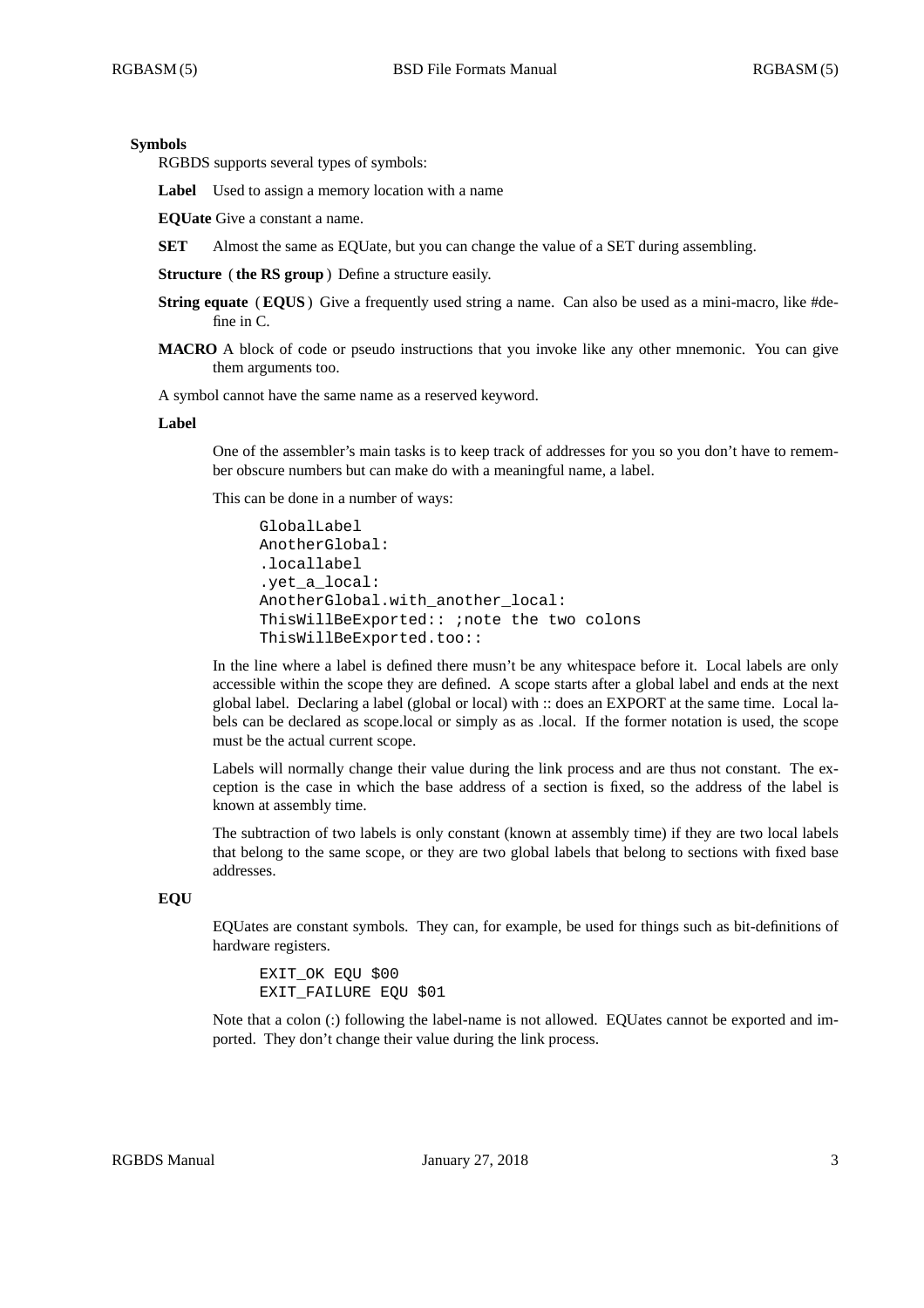## **SET**

SETs are similar to EQUates. They are also constant symbols in the sense that their values are defined during the assembly process. These symbols are normally used in macros.

ARRAY\_SIZE EQU 4 COUNT SET 2 COUNT SET ARRAY\_SIZE+COUNT

Note that a colon (:) following the label-name is not allowed. SETs cannot be exported and imported. Alternatively you can use = as a synonym for SET.

COUNT = 2

### **RSSET**, **RSRESET**, **RB**, **RW**

The RS group of commands is a handy way of defining structures:

|            | RSRESET   |     |
|------------|-----------|-----|
| str pStuff | RW        | ı.  |
| str tData  | <b>RB</b> | 256 |
| str bCount | <b>RB</b> | 1   |
| str SIZEOF | RR        | ∩   |

The example defines four equated symbols:

str  $pStuff = 0$ str  $tData = 2$ str\_bCount = 258 str\_SIZEOF = 259

There are four commands in the RS group of commands:

| Command | <b>Meaning</b>                                                                                             |
|---------|------------------------------------------------------------------------------------------------------------|
| RSRESET | Resets the RS counter to zero.                                                                             |
|         | ${\tt RSSET}$ constexpr ${\tt Sets}$ the ${\tt RS}$ counter to constexpr.                                  |
|         | <b>RB</b> constexpr Sets the preceding symbol to $\Box$ <b>RS</b> and adds constexpr to $\Box$ <b>RS</b> . |
|         | <b>RW</b> constexpr Sets the preceding symbol to <b>RS</b> and adds constexpr $*2$ to <b>RS</b> .          |
|         | RL constexpr Sets the preceding symbol to RS and adds constexpr $*4$ to RS.                                |
|         |                                                                                                            |

Note that a colon (:) following the symbol-name is not allowed. **RS** symbols cannot be exported and imported. They don't change their value during the link process.

### **EQUS**

EQUS is used to define string-symbols. Wherever the assembler meets a string symbol its name is replaced with its value. If you are familiar with C you can think of it as the same as #define.

```
COUNTREG EQUS "[hl+]"
ld a,COUNTREG
PLAYER_NAME EQUS "\"John\""
db PLAYER_NAME
```
Note that : following the label-name is not allowed, and that strings must be quoted to be useful.

This will be interpreted as:

ld a,[hl+] db "John"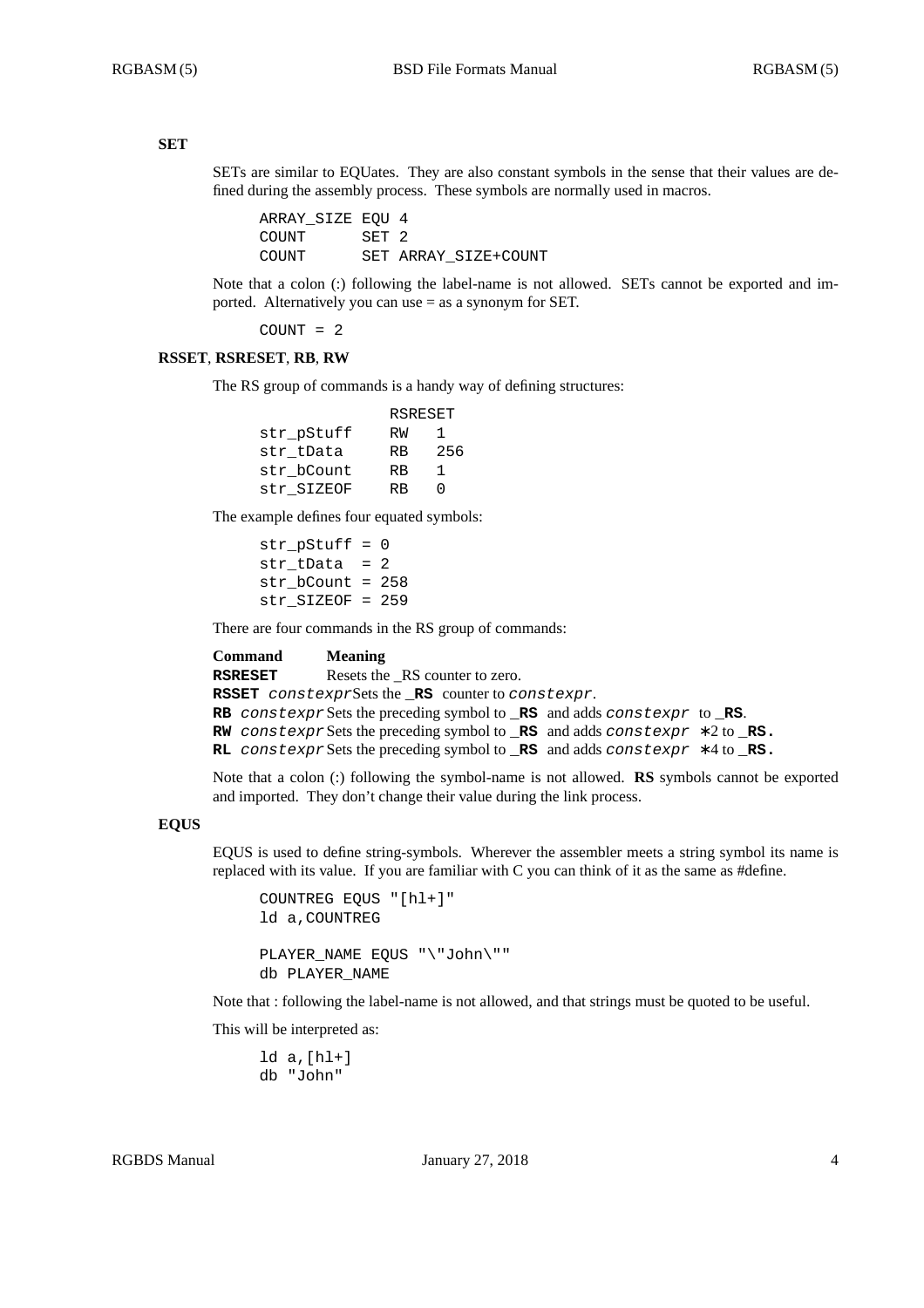String-symbols can also be used to define small one-line macros:

PUSHA EQUS "push af\npush bc\npush de\npush hl\n"

Note that a colon (:) following the label-name is not allowed. String equates can't be exported or imported.

**Important note**: An EQUS can be expanded to a string that contains another EQUS and it will be expanded as well. This means that, if you aren't careful, you may trap the assembler into an infinite loop if there's a circular dependency in the expansions. Also, a MACRO can have inside an EQUS which references the same MACRO, which has the same problem.

#### **MACRO**

One of the best features of an assembler is the ability to write macros for it. Macros also provide a method of passing arguments to them and they can then react to the input using IF-constructs.

```
MyMacro: MACRO
         ld a,80
        call MyFunc
         ENDM
```
Note that a colon (:) following the macro-name is required. Macros can't be exported or imported. It's valid to call a macro from a macro (yes, even the same one).

The above example is a very simple macro. You execute the macro by typing its name.

```
add a,b
ld sp,hl
MyMacro ;This will be expanded
sub a,87
```
When the assembler meets MyMacro it will insert the macrodefinition (the text enclosed in **MACRO** / **ENDM**).

Suppose your macro contains a loop.

```
LoopyMacro: MACRO
          xor a,a
.loop ld [hl+],a
          dec c
          jr nz,.loop
          ENDM
```
This is fine. That is, if you only use the macro once per scope. To get around this problem there is a special label string equate called **\@** that you can append to your labels and it will then expand to a unique string.

**\@** also works in REPT-blocks should you have any loops there.

```
LoopyMacro: MACRO
          xor a,a
lloop@ ld [hl+], a
          dec c
           jr nz,.loop\@
          ENDM
```
**Important note**: Since a MACRO can call itself (or a different MACRO that calls the first one) there can be problems of circular dependency. They trap the assembler in an infinite loop, so you have to be careful when using recursion with MACROs. Also, a MACRO can have inside an EQUS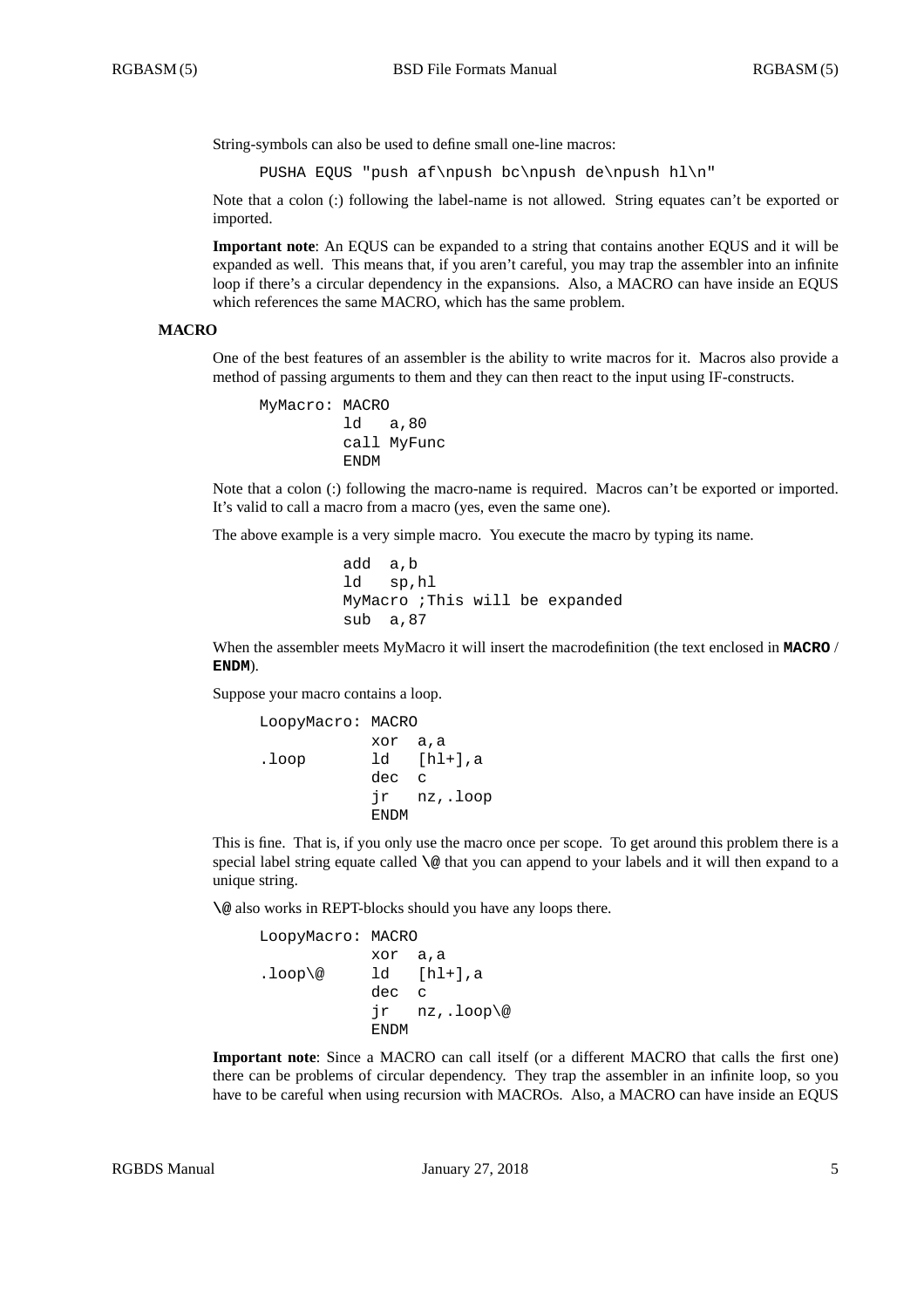which references the same MACRO, which has the same problem.

#### **Macro Arguments**

I'd like LoopyMacro a lot better if I didn't have to pre-load the registers with values and then call it. What I'd like is the ability to pass it arguments and it then loaded the registers itself.

And I can do that. In macros you can get the arguments by using the special macro string equates **\1** through **\9**, **\1** being the first argument specified on the calling of the macro.

```
LoopyMacro: MACRO
           ld hl, \1
           1d c, \lambdaxor a,a
.loop\@ ld [hl+],a
           dec c
           jr nz,.loop\@
           ENDM
```
Now I can call the macro specifying two arguments. The first being the address and the second being a bytecount. The macro will then reset all bytes in this range.

```
LoopyMacro MyVars,54
```
Arguments are passed as string equates. There's no need to enclose them in quotes. An expression will not be evaluated first but passed directly. This means that it's probably a very good idea to use brackets around **\1** to **\9** if you perform further calculations on them. For instance, if you pass 1 + 2 as the first argument and then do **PRINTV \1** ∗ 2 you will get the value 5 on screen and not 6 as you might have expected.

In reality, up to 256 arguments can be passed to a macro, but you can only use the first 9 like this. If you want to use the rest, you need to use the keyword **SHIFT**.

**SHIFT** is a special command only available in macros. Very useful in REPT-blocks. It will "shift" the arguments by one "to the left".  $\setminus$ 1 will get the value of  $\setminus$ 2,  $\setminus$ 2 will get the value in  $\setminus$ 3 and so forth.

This is the only way of accessing the value of arguments from 10 to 256.

#### **Exporting and importing symbols**

Importing and exporting of symbols is a feature that is very useful when your project spans many source-files and, for example, you need to jump to a routine defined in another file.

Exporting of symbols has to be done manually, importing is done automatically if the assembler doesn't know where a symbol is defined.

**EXPORT** *label* [, *label* , . . . ]

The assembler will make label accessible to other files during the link process.

**GLOBAL** *label* [, *label* , . . . ]

If label is defined during the assembly it will be exported, if not, it will be imported. Handy (very!) for include-files. Note that, since importing is done automatically, this keyword has the same effect as **EXPORT**.

#### **Purging symbols**

**PURGE** allows you to completely remove a symbol from the symbol table as if it had never existed. USE WITH EXTREME CAUTION!!! I can't stress this enough, you seriously need to know what you are doing. DON'T purge symbol that you use in expressions the linker needs to calculate. In fact, it's probably not even safe to purge anything other than string symbols and macros.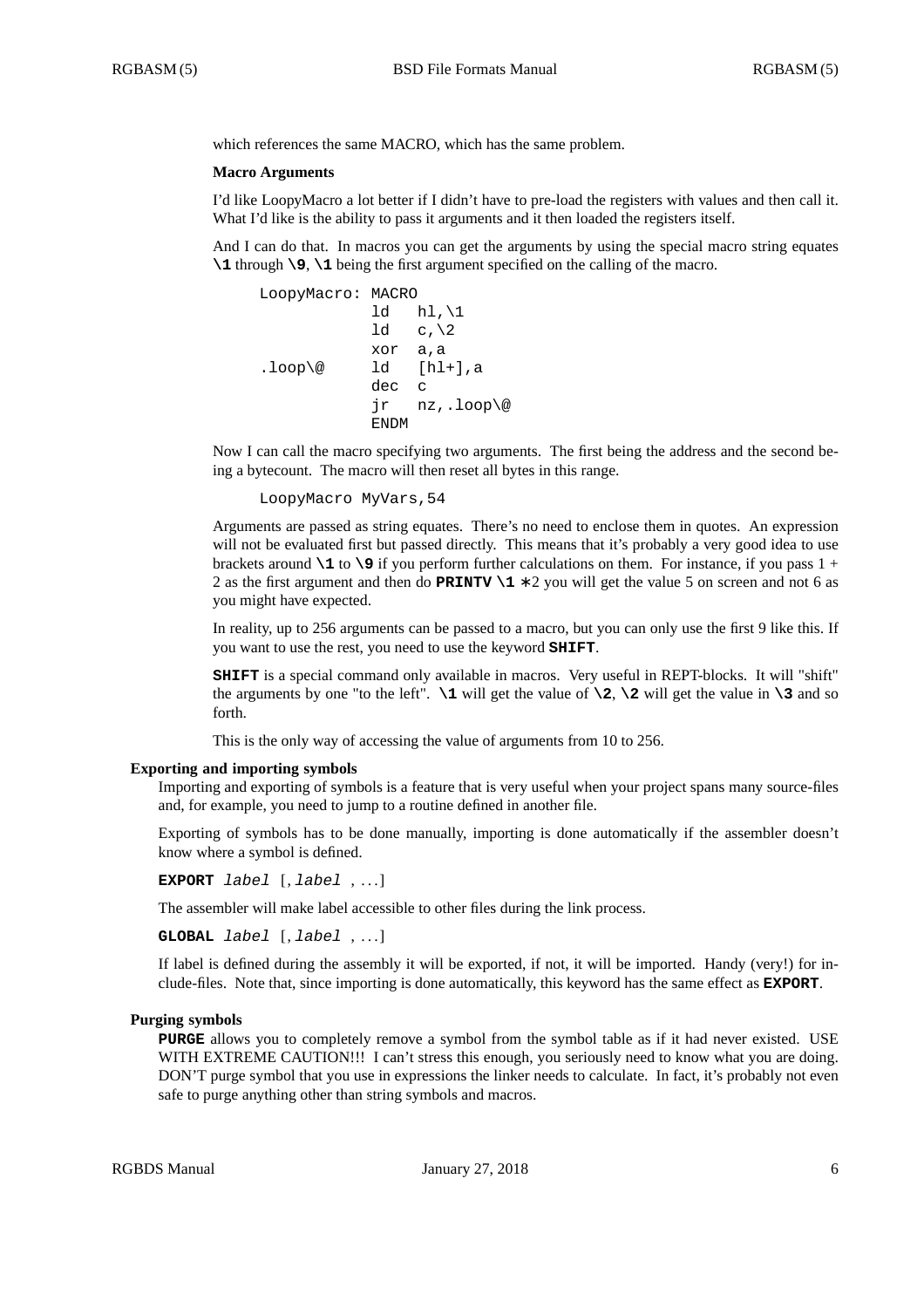Kamikaze EQUS "I don't want to live anymore" AOLer EQUS "Me too" PURGE Kamikaze, AOLer

Note that string symbols that are part of a **PURGE** command WILL NOT BE EXPANDED as the ONLY exception to this rule.

## **Predeclared Symbols**

The following symbols are defined by the assembler:

| <b>Type</b> | <b>Name</b>                          | <b>Contents</b>                                   |
|-------------|--------------------------------------|---------------------------------------------------|
| EQU         | @                                    | PC value                                          |
| EQU         | PI                                   | Fixed point $\pi$                                 |
| SET         | RS                                   | <b>RS</b> Counter                                 |
| EQU         | <b>NARG</b>                          | Number of arguments passed to macro               |
| EQU         | LINE                                 | The current line number                           |
| EQUS        | FILE                                 | The current filename                              |
| EQUS        | <b>DATE</b>                          | Today's date                                      |
| <b>EQUS</b> | TIME                                 | The current time                                  |
| EQUS        |                                      | ISO_8601_LOCAL_ISO 8601 timestamp (local)         |
| EQUS        |                                      | ISO_8601_UTC__ISO 8601 timestamp (UTC)            |
| EQU         | <b>UTC_YEAR</b> Today's year         |                                                   |
| EQU         |                                      | __UTC_MONTH__Today's month number, 1-12           |
| EQU         |                                      | <b>UTC_DAY</b> Today's day of the month, 1-31     |
| EQU         | $UTC_HOUT$ HOUR Current hour, $0-23$ |                                                   |
| EQU         |                                      | UTC_MINUTE_Current minute, 0-59                   |
| EQU         |                                      | UTC_SECOND_Current second, 0-59                   |
| EQU         |                                      | RGBDS_MAJOR_Major version number of RGBDS.        |
| EQU         |                                      | <b>RGBDS MINOR</b> Minor version number of RGBDS. |
| EQU         |                                      | <b>RGBDS</b> PATCH Patch version number of RGBDS. |

### **DEFINING DATA**

#### **Defining constant data**

**DB** defines a list of bytes that will be stored in the final image. Ideal for tables and text (which is not zeroterminated).

DB 1, 2, 3, 4, "This is a string"

Alternatively, you can use **DW** to store a list of words (16-bits) or **DL** to store a list of doublewords/longs (32-bits). Strings are not allowed as arguments to **DW** and **DL**.

You can also use **DB**, **DW** and **DL** without arguments, or leaving empty elements at any point in the list. This works exactly like **DS 1**, **DS 2** and **DS 4** respectively. Consequently, **DB**, **DW** and **DL** can be used in a **WRAM0** / **WRAMX** / **HRAM** / **VRAM** / **SRAM** section.

### **Declaring variables in a RAM section**

**DS** allocates a number of bytes. The content is undefined. This is the preferred method of allocationg space in a RAM section. You can, however, use **DB**, **DW** and **DL** without any arguments instead.

DS str\_SIZEOF ;allocate str\_SIZEOF bytes

### **Including binary files**

You probably have some graphics you'd like to include. Use **INCBIN** to include a raw binary file as it is. If the file isn't found in the current directory, the include-path list passed to the linker on the command line will be searched.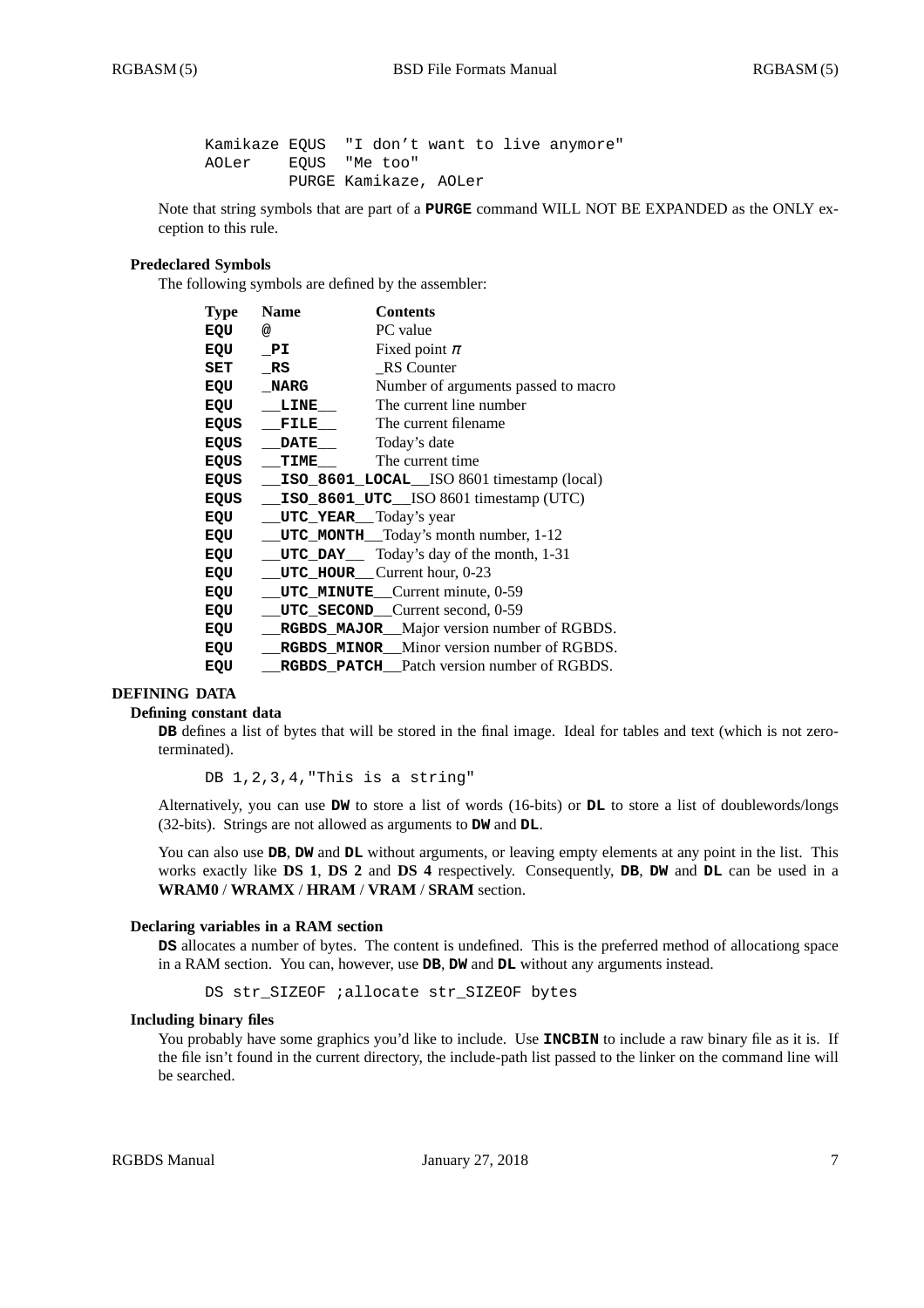```
INCBIN "titlepic.bin"
INCBIN "sprites/hero.bin" ; UNIX
INCBIN "sprites\\hero.bin" ; Windows
```
You can also include only part of a file with **INCBIN**. The example below includes 256 bytes from data.bin starting from byte 78.

INCBIN "data.bin",78,256

### **Unions**

Unions allow multiple memory allocations to share the same space in memory, like unions in C. This allows you to easily reuse memory for different purposes, depending on the game's state.

You create unions using the **UNION**, **NEXTU** and **ENDU** keywords. **NEXTU** lets you create a new block of allocations, and you may use it as many times within a union as necessary.

```
UNION
Name: ds 8
Nickname: ds 8
NEXTU
Health: dw
Something: ds 3
Lives: db
NEXTU
Temporary: ds 19
ENDU
```
This union will use up 19 bytes, as this is the size of the largest block (the last one, containing 'Temporary'). Of course, as 'Name', 'Health', and 'Temporary' all point to the same memory locations, writes to any one of these will affect values read from the others.

Unions may be used in any section, but code and data may not be included.

### **THE MACRO LANGUAGE**

## **Printing things during assembly**

These three instructions type text and values to stdout. Useful for debugging macros or wherever you may feel the need to tell yourself some important information.

```
PRINTT "I'm the greatest programmer in the whole wide world\n"
PRINTV (2+3)/5
PRINTF MUL(3.14,3987.0)
```
**PRINTT** prints out a string.

**PRINTV** prints out an integer value or, as in the example, the result of a calculation. Unsurprisingly, you can also print out a constant symbols value.

**PRINTF** prints out a fixed point value.

### **Automatically repeating blocks of code**

Suppose you're feeling lazy and you want to unroll a time consuming loop. **REPT** is here for that purpose. Everything between **REPT** and **ENDR** will be repeated a number of times just as if you done a copy/paste operation yourself. The following example will assemble **add a,c** four times:

```
REPT 4
add a,c
ENDR
```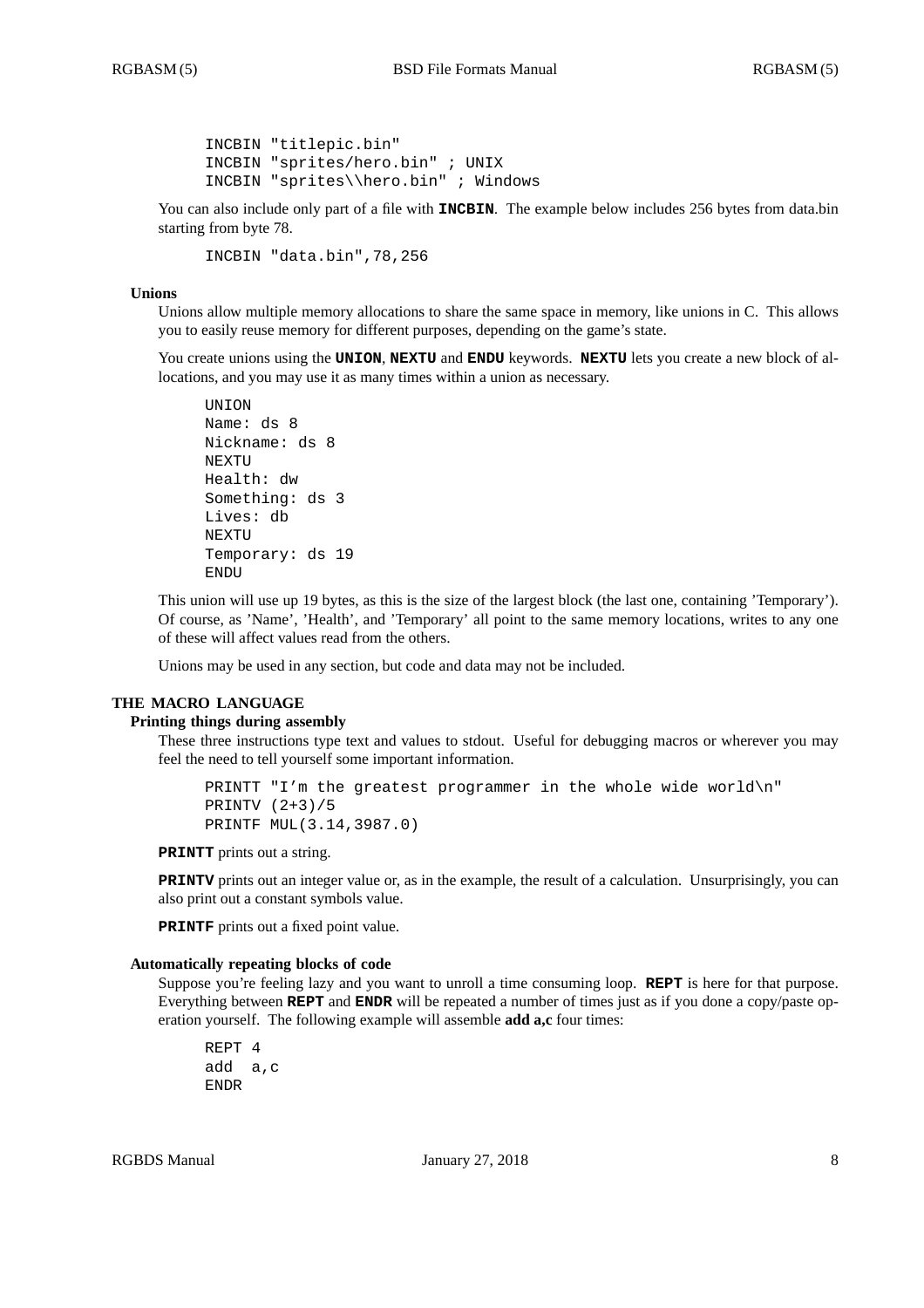You can also use **REPT** to generate tables on the fly:

```
\cdot --
; -- Generate a 256 byte sine table with values between 0 and 128
\mathbf{i} -ANGLE SET 0.0
      REPT 256
      DB (MUL(64.0,SIN(ANGLE))+64.0)>>16
ANGLE SET ANGLE+256.0
      ENDR
```
**REPT** is also very useful in recursive macros and, as in macros, you can also use the special label operator **\@**. REPT-blocks can be nested.

#### **Aborting the assembly process**

**FAIL** and **WARN** can be used to print errors and warnings respectively during the assembly process. This is especially useful for macros that get an invalid argument. **FAIL** and **WARN** take a string as the only argument and they will print this string out as a normal error with a line number.

**FAIL** stops assembling immediately while **WARN** shows the message but continues afterwards.

## **Including other source files**

Use **INCLUDE** to process another assembler-file and then return to the current file when done. If the file isn't found in the current directory the include-path list will be searched. You may nest **INCLUDE** calls infinitely (or until you run out of memory, whichever comes first).

```
INCLUDE "irq.inc"
```
### **Conditional assembling**

The four commands **IF**, **ELIF**, **ELSE**, and **ENDC** are used to conditionally assemble parts of your file. This is a powerful feature commonly used in macros.

```
IF NUM < 0
  PRINTT "NUM < 0\n"
ELIF NUM == 0
  PRINTT "NUM == 0 \n\cdot n"
ELSE
  PRINTT "NUM > 0\n"
ENDC
```
The **ELIF** and **ELSE** blocks are optional. **IF** / **ELIF** / **ELSE** / **ENDC** blocks can be nested.

Note that if an **ELSE** block is found before an **ELIF** block, the **ELIF** block will be ignored. All **ELIF** blocks must go before the **ELSE** block. Also, if there is more than one **ELSE** block, all of them but the first one are ignored.

#### **Integer and Boolean expressions**

An expression can be composed of many things. Expressions are always evaluated using signed 32-bit math.

The most basic expression is just a single number.

#### **Numeric Formats**

There are a number of numeric formats.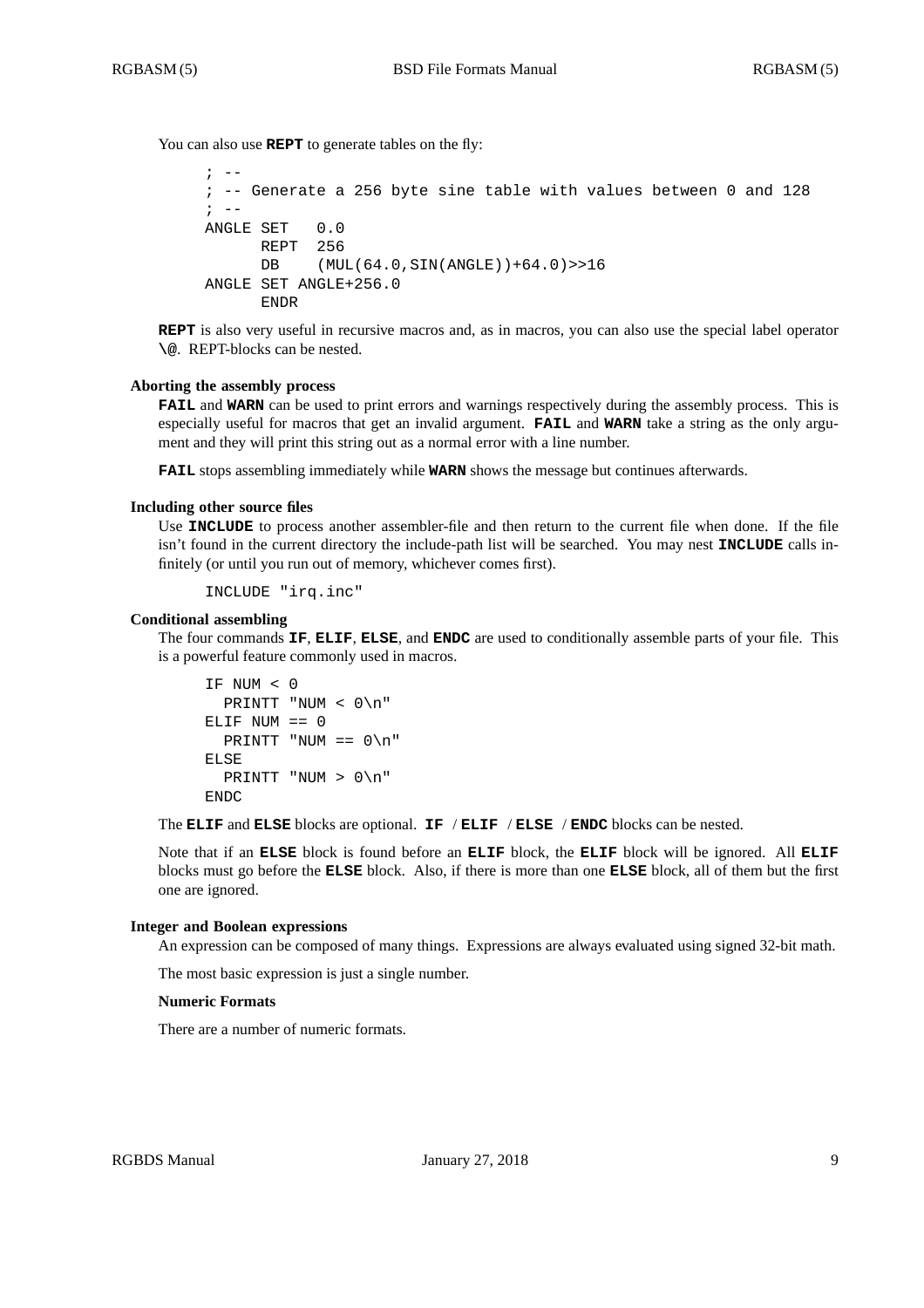- **-** Hexadecimal: \$0123456789ABCDEF. Case-insensitive
- **-** Decimal: 0123456789
- **-** Octal: &01234567
- **-** Binary: %01
- **-** Fixedpoint (16.16): 01234.56789
- **-** Character constant: "ABYZ"
- **-** Gameboy graphics: `0123

The last one, Gameboy graphics, is quite interesting and useful. The values are actually pixel values and it converts the "chunky" data to "planar" data as used in the Gameboy.

DW `01012323

Admittedly, an expression with just a single number is quite boring. To spice things up a bit there are a few operators you can use to perform calculations between numbers.

## **Operators**

A great number of operators you can use in expressions are available (listed in order of precedence):

# **Operator Meaning** () Precedence override FUNC() Function call  $\tilde{\ }$  + - Unary not/plus/minus ∗ / % Multiply/divide/modulo << >> Shift left/right & | ˆ Binary and/or/xor + - Add/subtract  $!=$   $==$   $<=$  Boolean comparison >= < >Boolean comparison (Same precedence as the others) && || Boolean and/or ! Unary Boolean not

The result of the boolean operators is zero if when FALSE and non-zero when TRUE. It is legal to use an integer as the condition for IF blocks. You can use symbols instead of numbers in your expression if you wish.

An expression is said to be constant when it doesn't change its value during linking. This basically means that you can't use labels in those expressions. The instructions in the macro-language all require expressions that are constant. The only exception is the subtraction of labels in the same section or labels that belong to sections with a fixed base addresses, all of which must be defined in the same source file (the calculation cannot be passed to the object file generated by the assembler). In this case, the result is a constant that can be calculated at assembly time.

## **Fixedâpoint Expressions**

Fixed point constants are basically normal 32-bit constants where the upper 16 bits are used for the integer part and the lower 16 bits are used for the fraction (65536ths). This means that you can use them in normal integer expression, and some integer operators like plus and minus don't care whether the operands are integer or fixed-point. You can easily convert a fixed-point number to an integer by shifting it right 16 bits. It follows that you can convert an integer to a fixed-point number by shifting it left.

Some things are different for fixed-point math, though, which is why you have the following functions to use:

| <b>Name</b> | <b>Operation</b> |
|-------------|------------------|
| DIV(x,y)    | x/y              |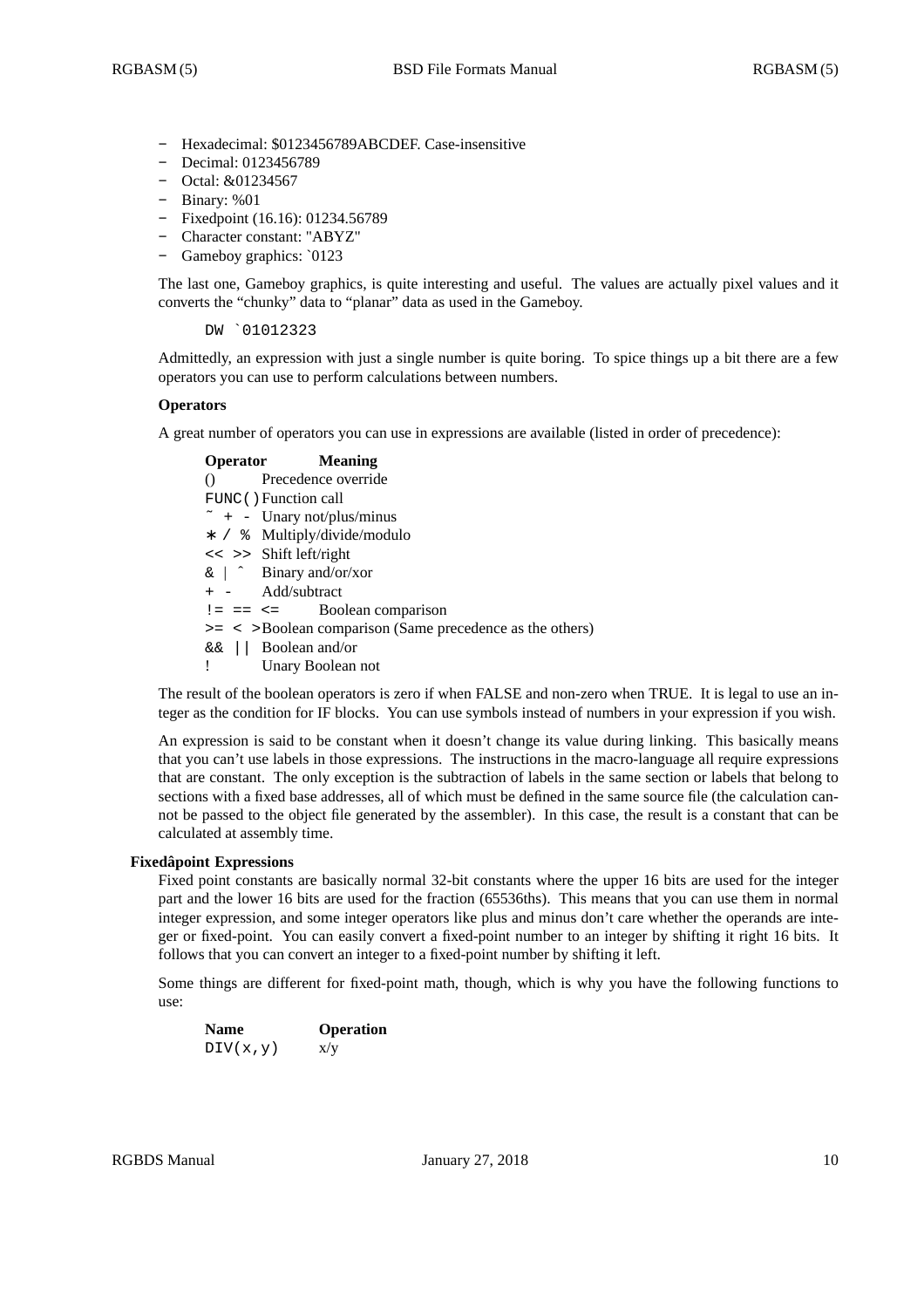```
MUL(x,y) x∗y
SIN(x) sin(x)\cos(x) \cos(x)TAN(x) tan(x)ASIN(x) arcsin(x)
ACOS(x) arccos(x)
ATAN(x) arctan(x)
ATAN2(x, y) Angle between (x,y) and (1,0)
```
These functions are extremely useful for automatic generation of various tables. A circle has 65536.0 degrees. Sine values are between [ -1.0; 1.0 ].

```
\mathbf{r} \mathbf{r} \mathbf{r}; -- Generate a 256 byte sine table with values between 0 and 128
\mathbf{i} \quad -ANGLE SET 0.0
       REPT 256
       DB (MUL(64.0,SIN(ANGLE))+64.0)>>16
ANGLE SET ANGLE+256.0
       ENDR
```
# **String Expressions**

The most basic string expression is any number of characters contained in double quotes ("for instance"). Like in C, the escape character is  $\setminus$ , and there are a number of commands you can use within a string:

| <b>String</b>    | <b>Meaning</b>                                           |
|------------------|----------------------------------------------------------|
| ヽヽ               | Backslash                                                |
| $\sqrt{1}$       | Double quote                                             |
|                  | Comma                                                    |
| $\setminus$ {    | Curly bracket left                                       |
| $\setminus$ }    | Curly bracket right                                      |
| $\n\backslash$ n | Newline (\$0A)                                           |
| \t               | Tab (\$09)                                               |
| $\backslash$ 1   | Macro argument (Only the body of a macros)<br>$-19$      |
| \@               | Label name suffix (Only in the body of macros and repts) |
|                  |                                                          |

A funky feature is **{symbol}** withing a string. This will examine the type of the symbol and insert its value accordingly. If symbol is a string symbol, the symbols value is simply copied. If it's a numeric symbol, the value is converted to hexadecimal notation and inserted as a string.

HINT: The {symbol} construct can also be used outside strings. The symbol's value is again inserted as a string. This is just a short way of doing "{symbol}".

Whenever the macro-language expects a string you can actually use a string expression. This consists of one or more of these function (yes, you can nest them). Note that some of these functions actually return an integer and can be used as part of an integer expression!

| <b>Name</b> | <b>Operation</b>                                                                                            |
|-------------|-------------------------------------------------------------------------------------------------------------|
|             | STRLEN (string) Returns the number of characters in string                                                  |
|             | STRCAT(str1,str2)Appends str2 to str1.                                                                      |
|             | $STRCMP (str1, str2)$ Returns negative if str1 is alphabetically lower than str2, zero if they match, posi- |
|             | tive if str1 is greater than str2.                                                                          |

STRIN(str1, str2)Returns the position of str2 in str1 or zero if it's not present (first character is position 1).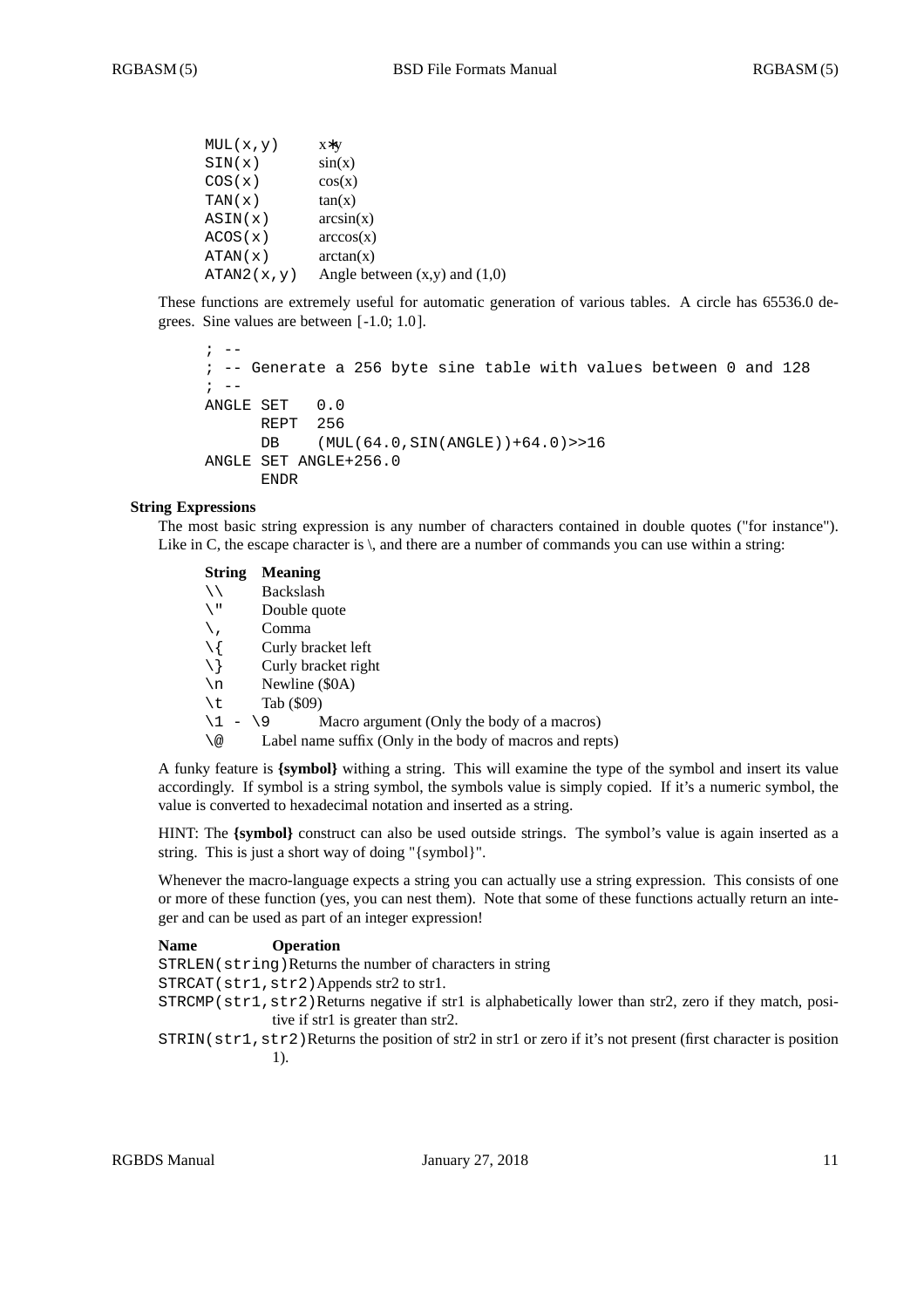STRSUB(str,pos,len)Returns a substring from str starting at pos (first character is position 1) and with len characters.

- STRUPR(str) Converts all characters in str to capitals and returns the new string.
- STRLWR(str) Converts all characters in str to lower case and returns the new string.

### **Other functions**

There are a few other functions that do various useful things:

#### **Name Operation**

- BANK(@/str/lbl)Returns a bank number. If the argument is the symbol **@,** this function returns the bank of the current section. If the argument is a string, it returns the bank of the section that has that name. If the argument is a label, it returns the bank number the label is in. For labels, as the linker has to resolve this, it can't be used when the expression has to be constant.
- DEF(label) Returns TRUE if label has been defined.
- $HIGH(r16/cnst/lbl)$ Returns the top 8 bits of the operand if it is a label or constant, or the top 8-bit register if it is a 16-bit register.
- LOW(r16/cnst/lbl)Returns the bottom 8 bits of the operand if it is a label or constant, or the bottom 8-bit register if it is a 16-bit register (AF isn't a valid register for this function).

## **MISCELLANEOUS**

## **Changing options while assembling**

**OPT** can be used to change some of the options during assembling the source instead of defining them on the commandline.

**OPT** takes a comma-seperated list of options as its argument:

PUSHO OPT g.oOX ;Set the GB graphics constants to use these characters DW '..ooOOXX POPO DW '00112233

The options that OPT can modify are currently: **b**, **e** and **g**.

**POPO** and **PUSHO** provide the interface to the option stack. **PUSHO** will push the current set of options on the option stack. **POPO** can then later be used to restore them. Useful if you want to change some options in an include file and you don't want to destroy the options set by the program that included your file. The stacks number of entries is limited only by the amount of memory in your machine.

## **ALPHABETICAL LIST OF KEYWORDS**

**@ \_\_DATE\_\_ \_\_FILE\_\_ \_\_ISO\_8601\_LOCAL\_\_ \_\_ISO\_8601\_UTC\_\_ \_\_LINE\_\_ \_\_TIME\_\_ \_\_RGBDS\_MAJOR\_\_ \_\_RGBDS\_MINOR\_\_ \_\_RGBDS\_PATCH\_\_ \_\_UTC\_YEAR\_\_ \_\_UTC\_MONTH\_\_**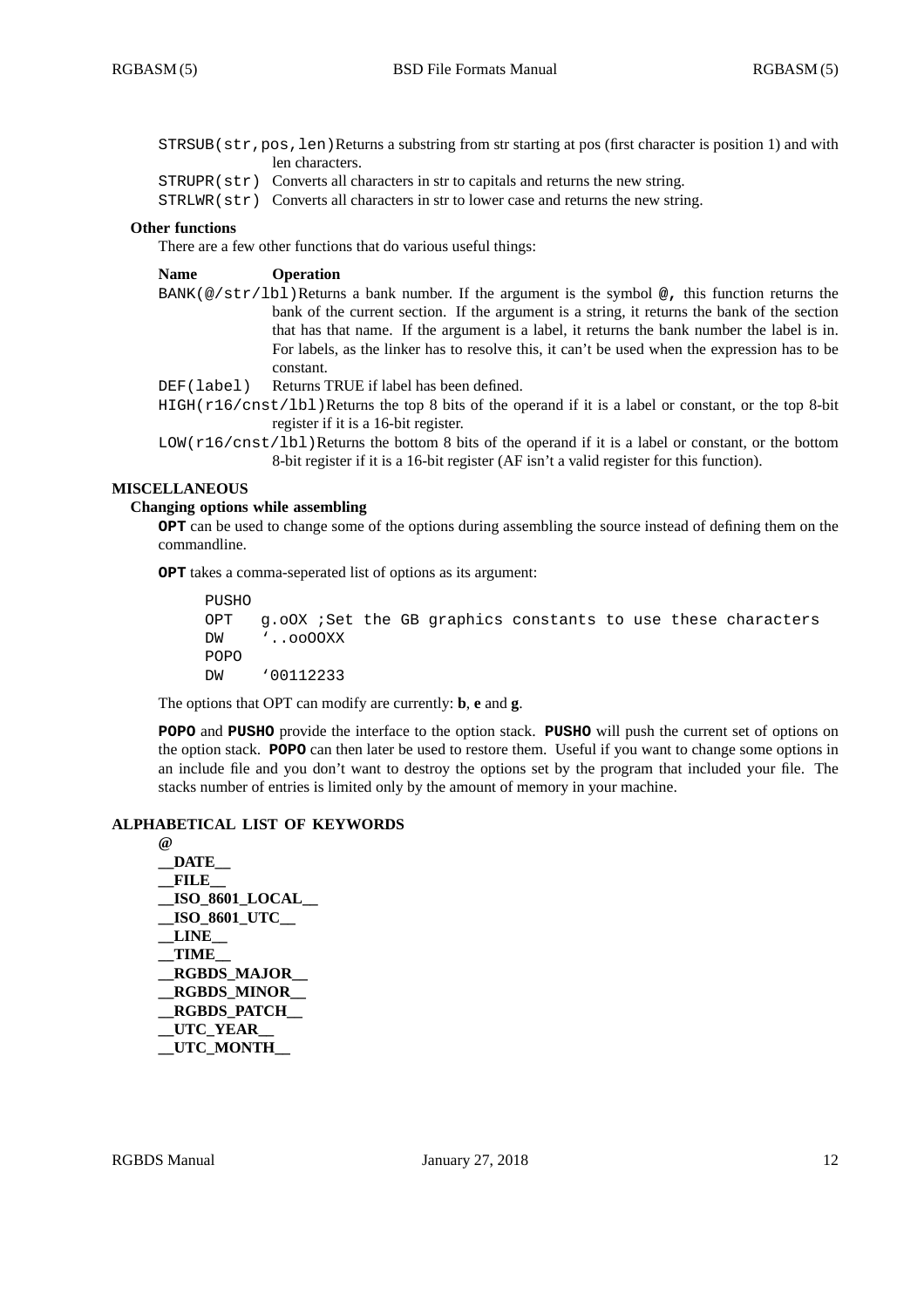| __UTC_DAY      |
|----------------|
| _UTC_HOUR      |
| _UTC_MINUTE_   |
| _UTC_SECOND_   |
| NARG           |
| P1             |
| $\_RS$         |
| <b>ACOS</b>    |
| <b>ASIN</b>    |
| <b>ATAN</b>    |
| ATAN2          |
| <b>BANK</b>    |
| <b>COS</b>     |
| DB             |
| DEF            |
| <b>DIV</b>     |
|                |
| $\bf{DL}$      |
| DS             |
| <b>DW</b>      |
| <b>ELIF</b>    |
| <b>ELSE</b>    |
| <b>ENDC</b>    |
| <b>ENDM</b>    |
| <b>ENDR</b>    |
| <b>EOU</b>     |
| <b>EQUS</b>    |
| <b>EXPORT</b>  |
| FAIL           |
| <b>GLOBAL</b>  |
| <b>HIGH</b>    |
| <b>HRAM</b>    |
| IF             |
| <b>INCBIN</b>  |
| <b>INCLUDE</b> |
| <b>LOW</b>     |
| <b>MACRO</b>   |
| <b>MUL</b>     |
|                |
| <b>OPT</b>     |
| <b>POPO</b>    |
| <b>POPS</b>    |
| <b>PRINTF</b>  |
| <b>PRINTT</b>  |
| <b>PRINTV</b>  |
| <b>PURGE</b>   |
| <b>PUSHO</b>   |
| <b>PUSHS</b>   |
| <b>REPT</b>    |
| <b>RB</b>      |
| RL             |